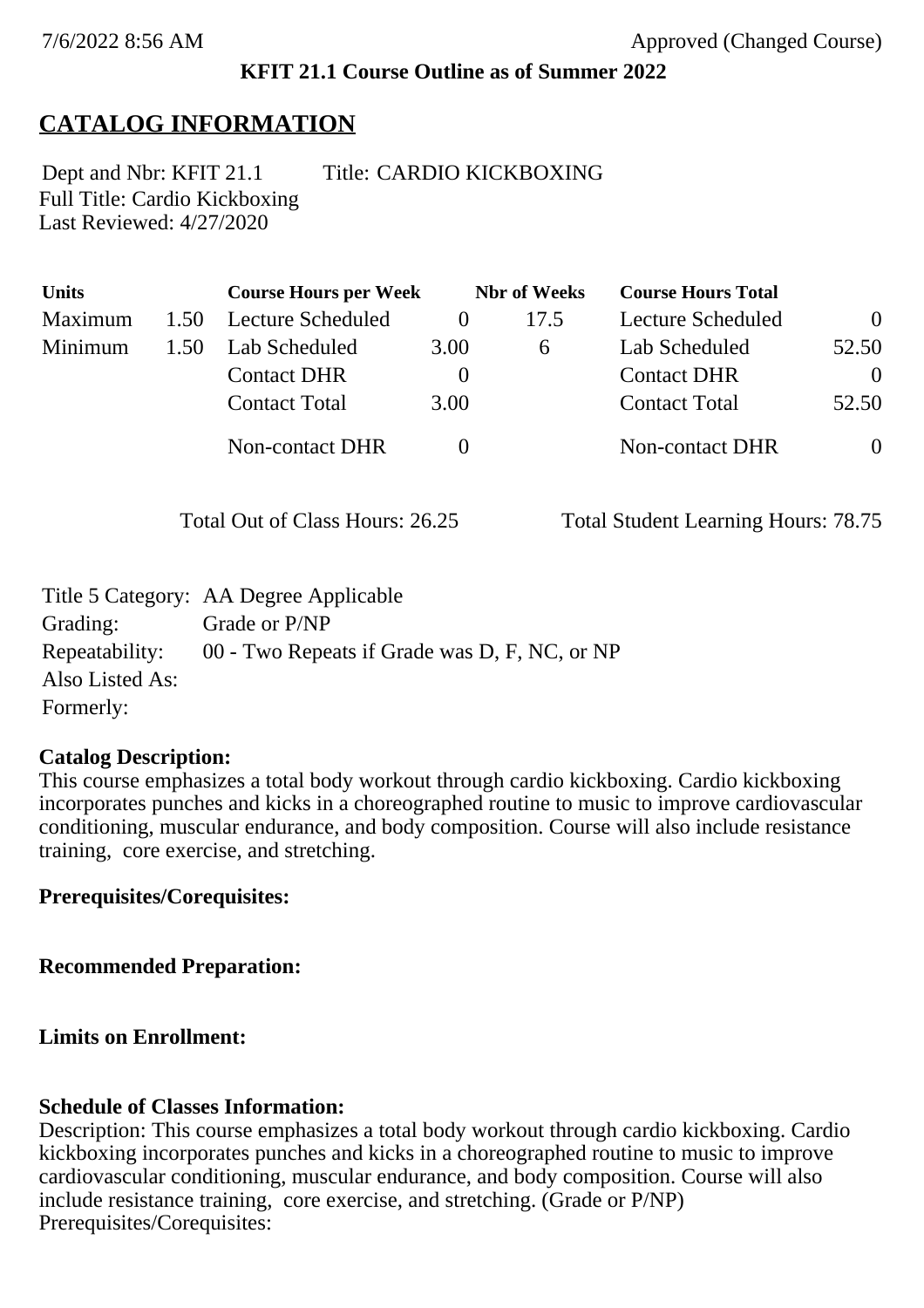## **ARTICULATION, MAJOR, and CERTIFICATION INFORMATION:**

| <b>AS Degree:</b><br><b>CSU GE:</b> | Area<br><b>Transfer Area</b>                 |            | Effective:<br>Effective: | Inactive:<br>Inactive: |  |
|-------------------------------------|----------------------------------------------|------------|--------------------------|------------------------|--|
| IGETC:                              | <b>Transfer Area</b>                         |            | Effective:               | Inactive:              |  |
|                                     | <b>CSU Transfer:</b> Transferable Effective: |            | Fall 2013                | Inactive:              |  |
| <b>UC Transfer:</b> Transferable    |                                              | Effective: | Fall 2013                | Inactive:              |  |

**CID:**

#### **Certificate/Major Applicable:**

[Both Certificate and Major Applicable](SR_ClassCheck.aspx?CourseKey=KFIT21.1)

## **COURSE CONTENT**

#### **Student Learning Outcomes:**

Upon completion of the course, students will be able to:

- 1. Perform cardio kickboxing exercises with proper form and intensity for fitness level.
- 2. Perform resistance training and core exercise with proper form according to fitness level.

#### **Objectives:**

Students will be able to:

- 1. Demonstrate kicks, punches, and endurance exercises with proper technique and coordination.
- 2. Explain and demonstrate modifications, regressions, and progressions for cardio kickboxing and muscular

endurance exercises.

- 3. Calculate and monitor exercise intensity using target heart rate and perceived rate of exertion.
- 4. Identify basic anatomy and biomechanics principles.
- 5. Explain proper nutritional guidelines for fitness and wellness.
- 6. Describe and explain components of a dynamic warm-up and cool-down for cardio kickboxing routine.
- 7. Perform dynamic and static flexibility exercises.
- 8. Assess current fitness level and fitness goals.

#### **Topics and Scope:**

- I. Warm-up Activities
	- A. Low intensity cardiovascular exercise
	- B. Upper and lower body warm-up exercises to prepare for punches and kicks.
	- C. Dynamic stretching
- II. Cardio Kickboxing Exercises
	- A. Punches and arm movements
		- 1. Hook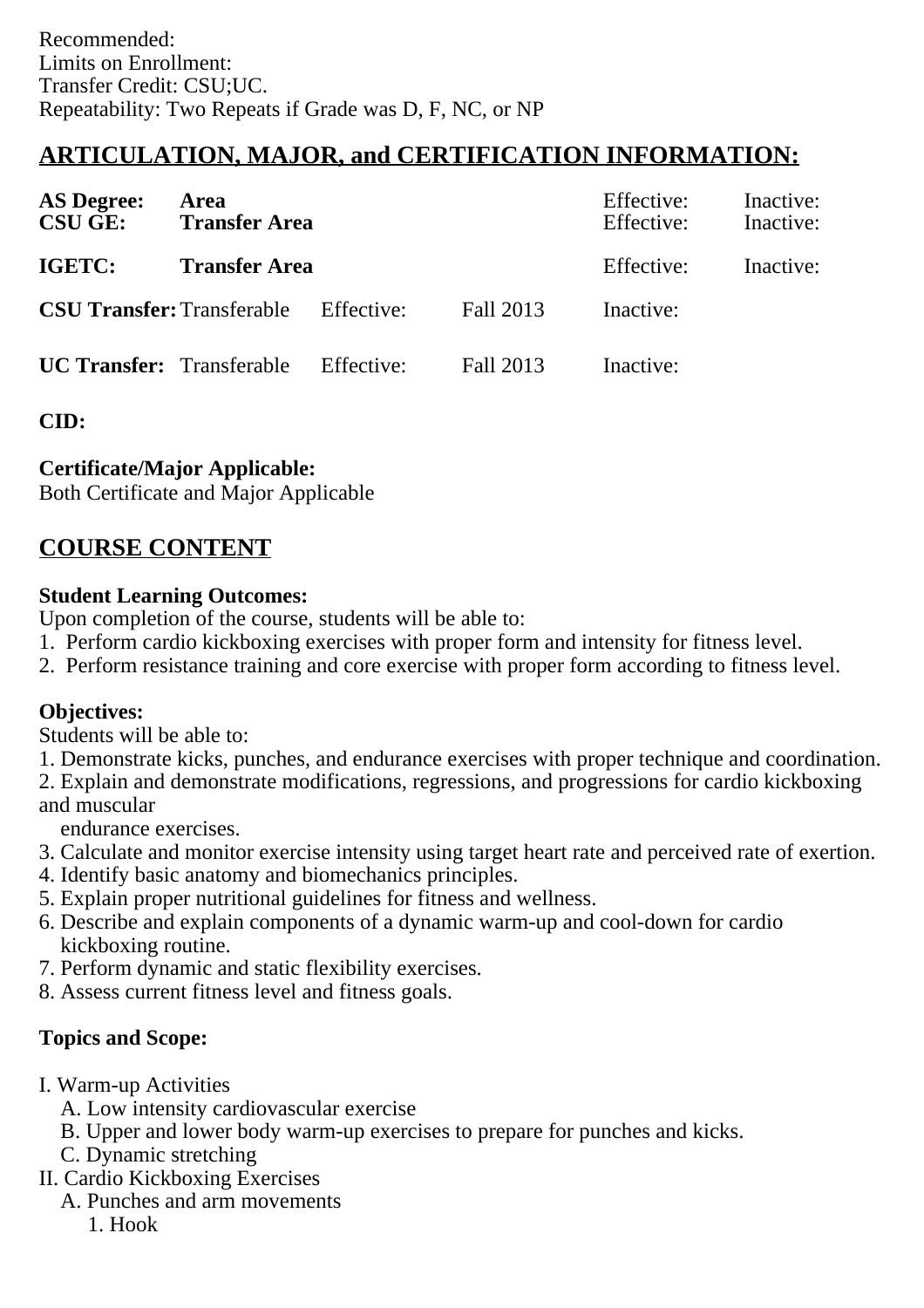- 2. Upper cut
- 3. Jab and cross jab
- 4. Block
- 5. Elbow
- B. Kicks and leg movements
	- 1. Front, side, back kick
	- 2. Roundhouse
	- 3. Knee strike
- C. Other movements
	- 1. Bob and weave
	- 2. Slip
	- 3. Push-ups
	- 4. Jumping jacks
	- 5. Jump rope
	- 6. Squat jumps
	- 7. Shuffle
- III. Resistance Training
	- A. Free weights
	- B. Bands
	- C. Body weight resistance exercises
	- D. Stability ball
	- E. Core exercises
- IV. Cool-down
- V. Flexibility
- VI. Muscle Identification and Biomechanics
	- A. Safety and injury prevention
	- B. Modifications, regressions, and progressions for fitness level and injuries.
- VII. Heart Rate
	- A. Target heart rate
	- B. Rate of perceived exertion
- VIII. Fitness Testing (Fitness Level Assessment)
	- A. Body composition analysis
	- B. Cardiovascular and muscular endurance tests
- IX. Healthy Eating Habits for Fitness and Wellness

# **Assignment:**

Students are expected to spend an additional one and one-half hours per week outside of class completing one or more of the following assignments:

- 1. Fitness assessments (2 per semester)
- 2. Written goals (1-2 per semester)
- 3. Objective quizzes, exam(s) (1 3)
- 4. Written report(s) and/or journal(s) (1 4)
- 5. Target heart rate calculation
- 6. Performance exams

# **Methods of Evaluation/Basis of Grade:**